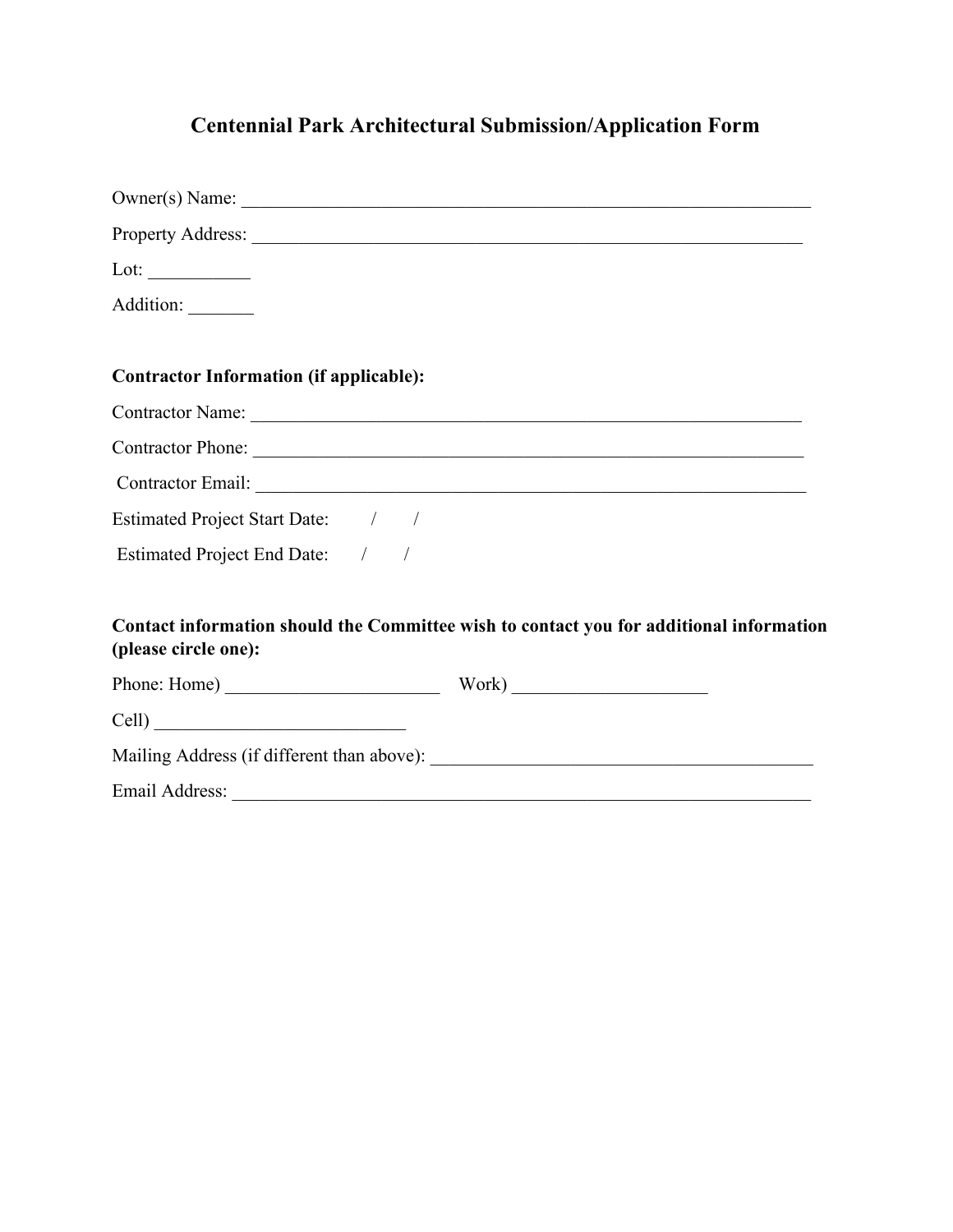## **Description of and reason for request (\*\*Required\*\*):**

Is this request in response to a violation letter we sent you? Yes No

## **\*Please make sure you attached/included all the following information:**

 $\Box$  A completed Submission Form

 $\Box$  A description of the project, including height, width and depth, roofing materials, colors, etc.

 $\Box$  A complete materials list of the project

 $\Box$  Attach a picture or drawing of the intended/existing project (sketches, clippings, catalog illustrations and other data or links to websites)

 $\Box$ 

Please send your request to: this will be the HOA address once we acquire one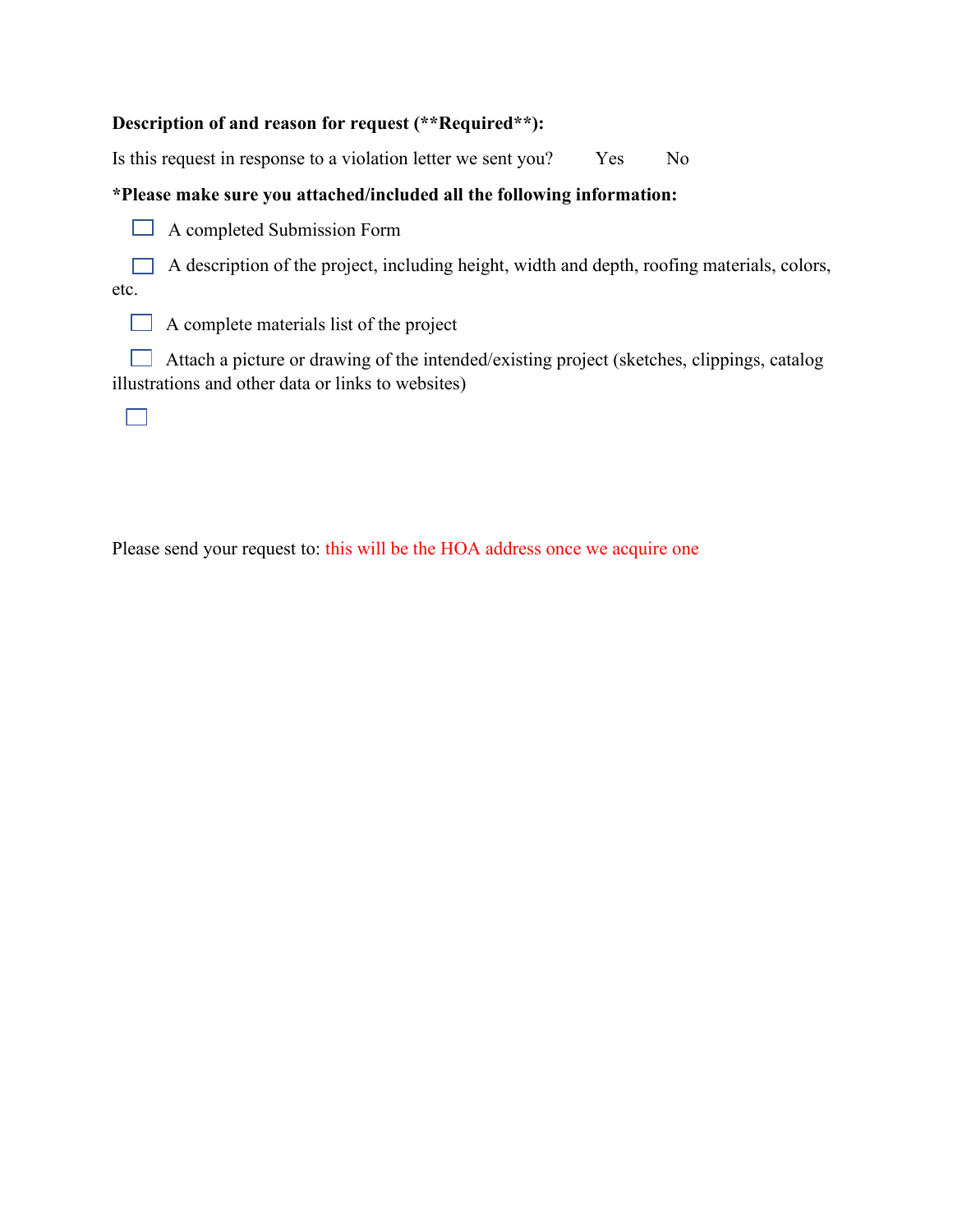| For Office/Committee Use ONLY:                                                                        |
|-------------------------------------------------------------------------------------------------------|
| $\Box$ APPROVED $\Box$ APPROVED W/STIPULATIONS $\Box$ DENIED $\Box$ DENIED – INSUFFICIENT INFORMATION |
| Stipulations/Comments/Suggestions:                                                                    |
|                                                                                                       |
|                                                                                                       |
|                                                                                                       |
|                                                                                                       |
|                                                                                                       |
|                                                                                                       |
|                                                                                                       |
|                                                                                                       |
|                                                                                                       |
| Committee Pre-Approval Inspection Date: _______________                                               |
| Committee Post-completion Inspection Date: _______________                                            |
|                                                                                                       |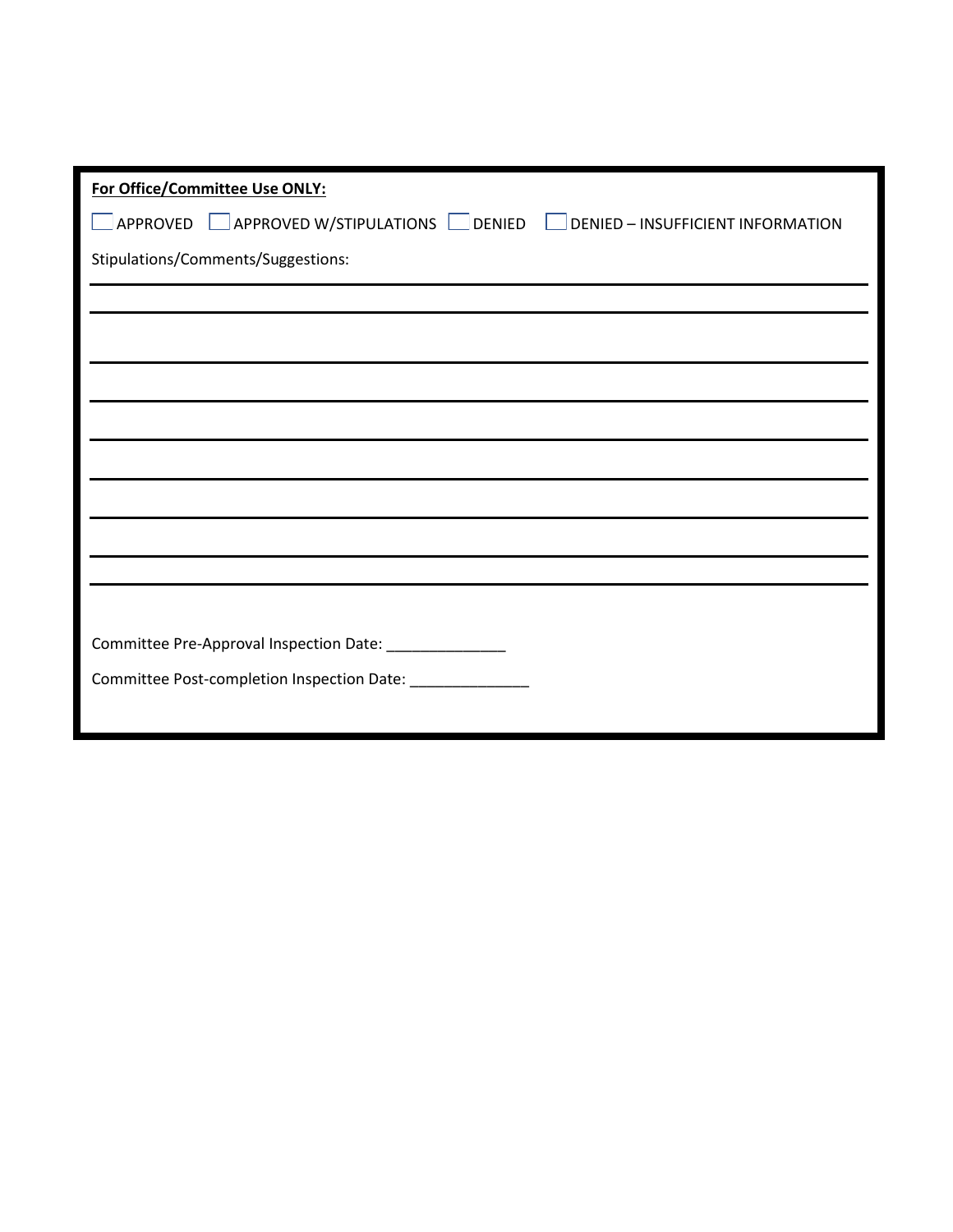### **Owners Acknowledgements:**

I understand:

That no work on this request shall commence until I have received approval of the Architectural Committee.

Any construction or alteration to the subject property prior to approval of the Architectural Committee is strictly prohibited. If I have commenced or completed any construction or alteration to the subject property and any part of this application is disapproved, I may be required to return the subject property to its original condition at MY OWN EXPENSE.

If I refuse to do so and the Homeowners Association incurs any legal fees related to my construction and/or application, I will reimburse the Homeowners Association for all such legal expenses incurred.

That any approval is contingent upon construction or alterations being completed in a neat and orderly manner.

That there are architectural requirements covered by the Covenants and a board review process as established by the Architectural Committee.

That all proposed improvements to the property must comply with city, county, state/local codes, and that applications for all required building permits are my responsibility. Nothing herein shall be construed as a waiver of modification of any codes. My signature indicates that these standards are met to the best of my knowledge.

Any variation from the original application must be resubmitted for approval.

If approved, said alteration must be maintained per the Declaration of Covenants, Conditions and Restrictions for the Homeowners Association.

This alteration will not detrimentally affect the proper drainage of any common areas or surrounding lots. I will be responsible at my expense to correct any drainage problems to such areas that may occur as a result of this work or alteration.

The Builder/Applicant acknowledges and agrees that the Architectural Committee and Homeowners Association assume no liability resulting from the approval or disapproval of any plans submitted. The Architectural Committee and the Homeowners Association assume no liability and make no representations regarding the adequacy or quality of any submitted plans or whether such plans comply with any or all governing authority requirements. The Architectural Committee's or Homeowners Association's review, comments, and/or approvals do not relieve the Builder/Applicant of their responsibility and obligation to comply with the Master Declaration, Master Design Guidelines, or Subdivision Guidelines as applicable. The Builder/Applicant agrees to grant the Architectural Committee/Homeowners Association accesses to property at any reasonable hour to inspect for compliance issues. It is the duty of the owner and the contractor employed by the owner to determine that the proposed improvement is structurally, mechanically and otherwise safe and that it is designed and constructed in